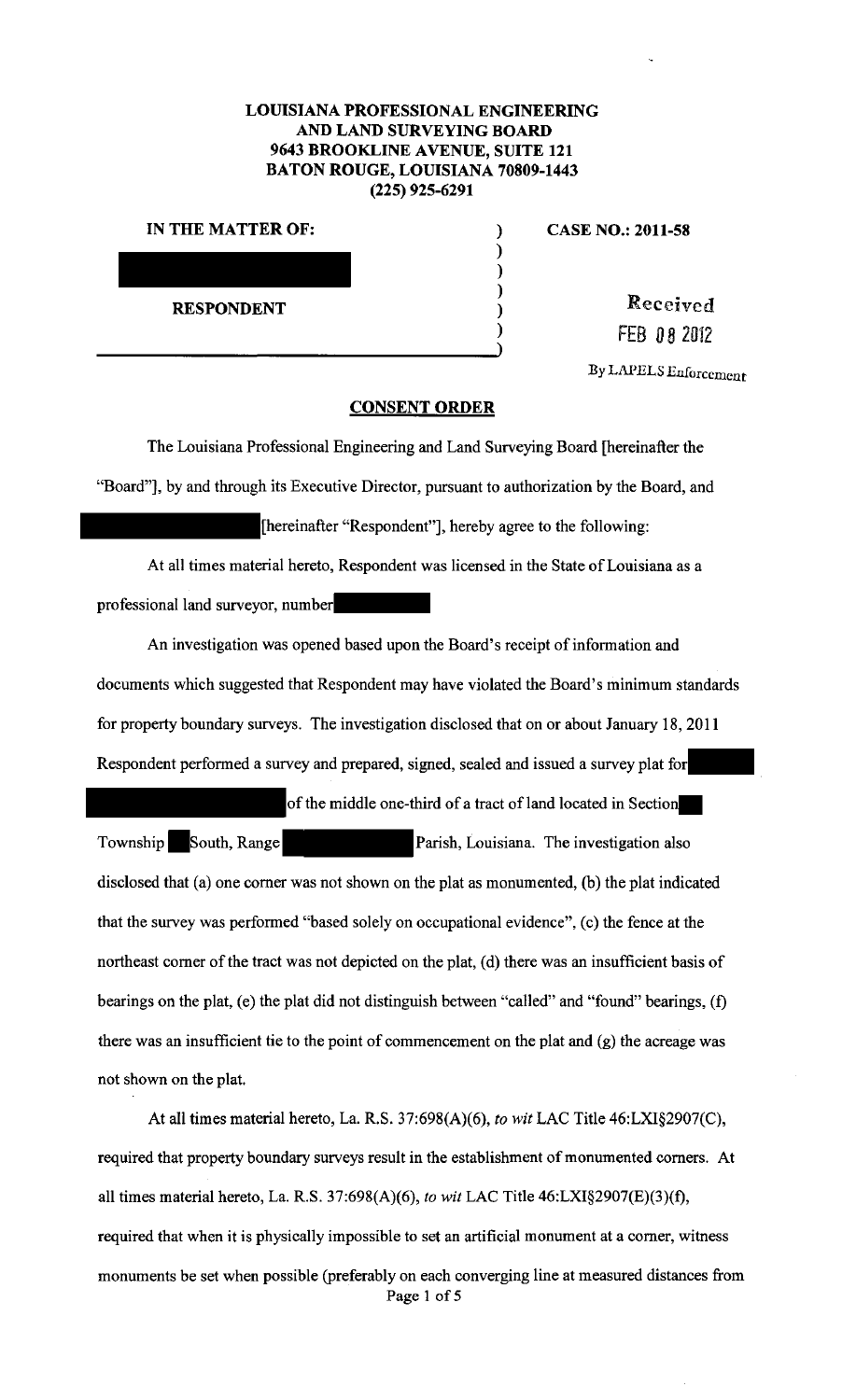the comer and identified as such in the description and on the plat). At all times material hereto, La. R.S. 37:698(A)(6), *to wit* LAC Title 46:LXI§2907(F)(6), required that (a) all boundary discrepancies, visible encroachments, and visible indications of rights which may be acquired through prescription or adverse possession be physically located and (b) all evidence of servitudes that is visible without meticulous searching be physically located during the survey. At all times material hereto, La. R.S. 37:698(A)(6), *to wit* LAC Title 46:LXI§2907(G)(7)(c), required that (a) all plats, maps and drawings contain a statement indicating the origin of angles or bearings and (b) if bearings are used, the basis of bearings include either a reference to the true north as computed by astronomic observation, a reference to the Louisiana State Coordinate System, a reference to the record bearing of a well-established line found monumented on the ground as called for in a relevant deed or survey plat, or a magnetic bearing. At all times material hereto, La. R.S. 37:698(A)(6), *to wit* LAC Title 46:LXI§2907(G)(9), required that where the new survey results differ from the prior deed information in regard to course, distance, location or quantity, the plat indicate such differences or discrepancies. At all times material hereto, La. R.S. 37:698(A)(6), *to wit* LAC Title 46:LXI§2907(G)(l3), required that a measurement of course and distance be shown to a parent tract comer, block comer, section comer, subdivision or grant comer. At all times material hereto, La. R.S. 37:698(A)(6), *to wit*  LAC Title 46:LXI§2909 listed the accuracy specification and positional tolerances for the calculation of area (acreage).

La. R.S. 37:698(H) permits the Board to take disciplinary action against persons who violate La. R.S. 37:698(A)(6), *to wit* LAC Title 46:LXI§2907(C), §2907(E)(3)(f), §2907(F)(6), §2907(G)(7)(c), §2907(G)(9), §2907(G)(13) and §2909, upon a finding of guilt following the preferral of charges, notice and hearing and a majority vote of its entire membership authorized to participate in the proceeding. La. R.S. 37:698(A)(6) and (H) and LAC Title 46:LXI§2907(C), §2907(E)(3)(f), §2907(F)(6), §2907(G)(7)(c), §2907(G)(9), §2907(G)(13) and §2909 were in effect at all times material hereto.

It is undisputed that Respondent performed a survey and prepared, signed, sealed and issued a survey plat for a tract of land in Louisiana which failed to meet the Board's minimum standards for property boundary surveys.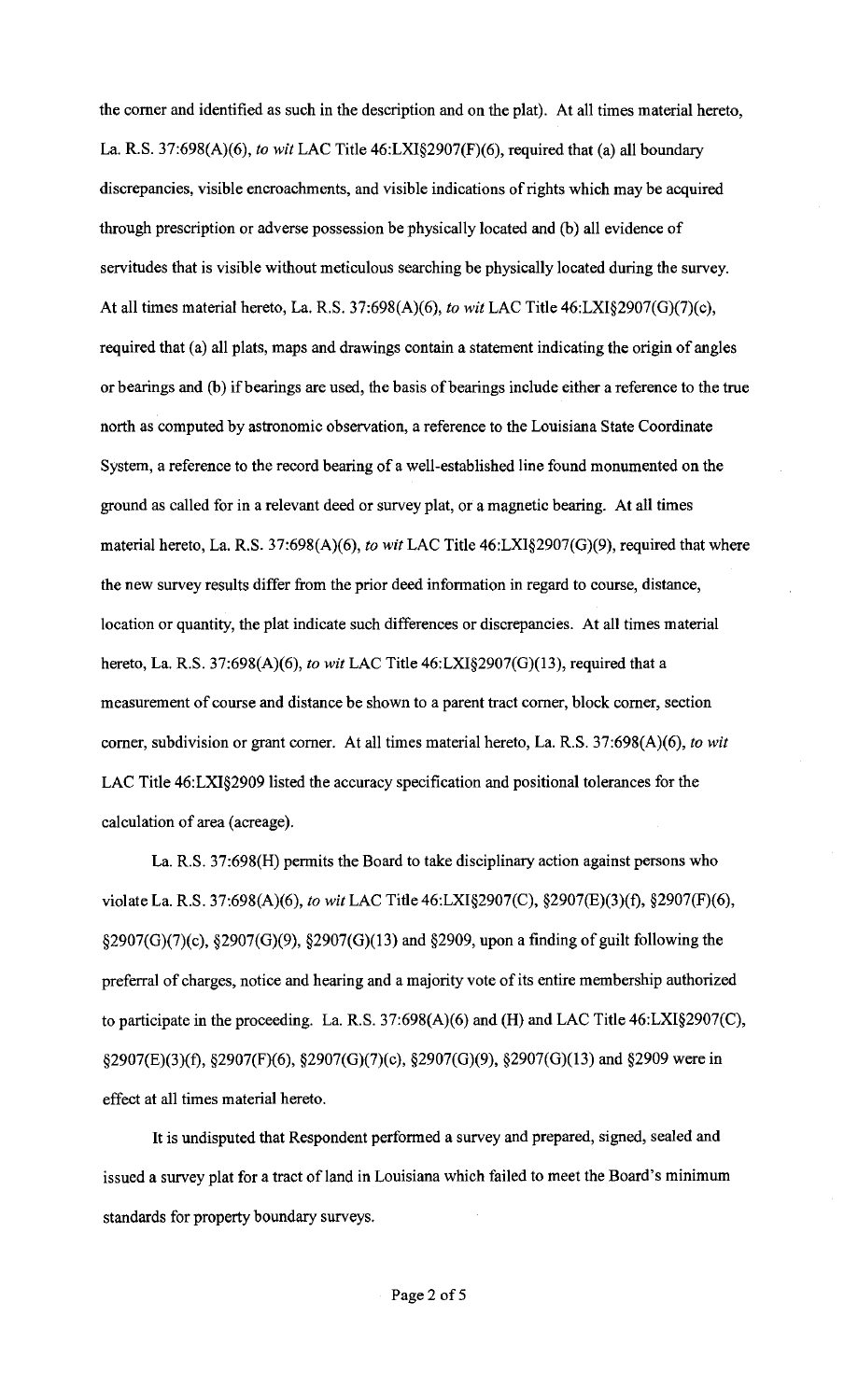By letter dated January 24, 2012, the Board gave notice to Respondent that it was considering the preferral of charges against Respondent on the grounds that he may have violated La. R.S. 37:698(A)(6), *to wit* LAC Title 46:LXI§2907(C), §2907(E)(3)(f), §2907(F)(6), §2907(G)(7)(c), §2907(G)(9), §2907(G)(13) and §2909, relative to failing to meet the Board's minimum standards for property boundary surveys.

Wishing to dispense with the need for further disciplinary action and to conclude the instant proceeding without further delay and expense, for the purpose of this proceeding only, Respondent and the Board do hereby enter into this Consent Order, in which Respondent of his own free will consents to the issuance of a Consent Order by the Board, wherein Respondent agrees to (a) pay a fine of five hundred (\$500.00) dollars, (b) pay administrative costs of seven hundred twenty-seven and 46/100 (\$727.46) dollars, (c) correct the above described minimum standards violations on a revised survey plat (including properly monumenting all property corners), provide the revised survey plat to the Board for review, provide the revised survey plat to his clients after Board review and provide satisfactory evidence of the accomplishment of these requirements to the Board, (d) successfully complete the Board's online Louisiana Minimum Standards Quiz, (e) successfully complete the Board's online Louisiana Professionalism and Ethics Quiz and (f) the publication of this Consent Order on the Board's website and a summary of this matter in the Board's official journal, the Louisiana Engineer and Surveyor Journal, without identifying Respondent by name.

Respondent admits to violations of the referenced laws and/or rules regarding the Board's minimum standards for property boundary surveys. Respondent acknowledges awareness of said laws and/or rules and states that he will comply with all applicable laws and rules henceforth. Respondent has been advised of his right to be represented by counsel before the Board and/or to appear at any hearing personally or by counsel and present witnesses and evidence in his own behalf, and he hereby waives this right and his right to appeal; and he states affirmatively that he has been afforded all administrative remedies due him under the law.

Therefore, in consideration of the foregoing and by signing this Consent Order, Respondent does hereby waive his right to a hearing before the Board, to the presenting of evidence and witnesses in his behalf, to Findings of Fact and Conclusions of Law in this case, and to judicial review of this Consent Order.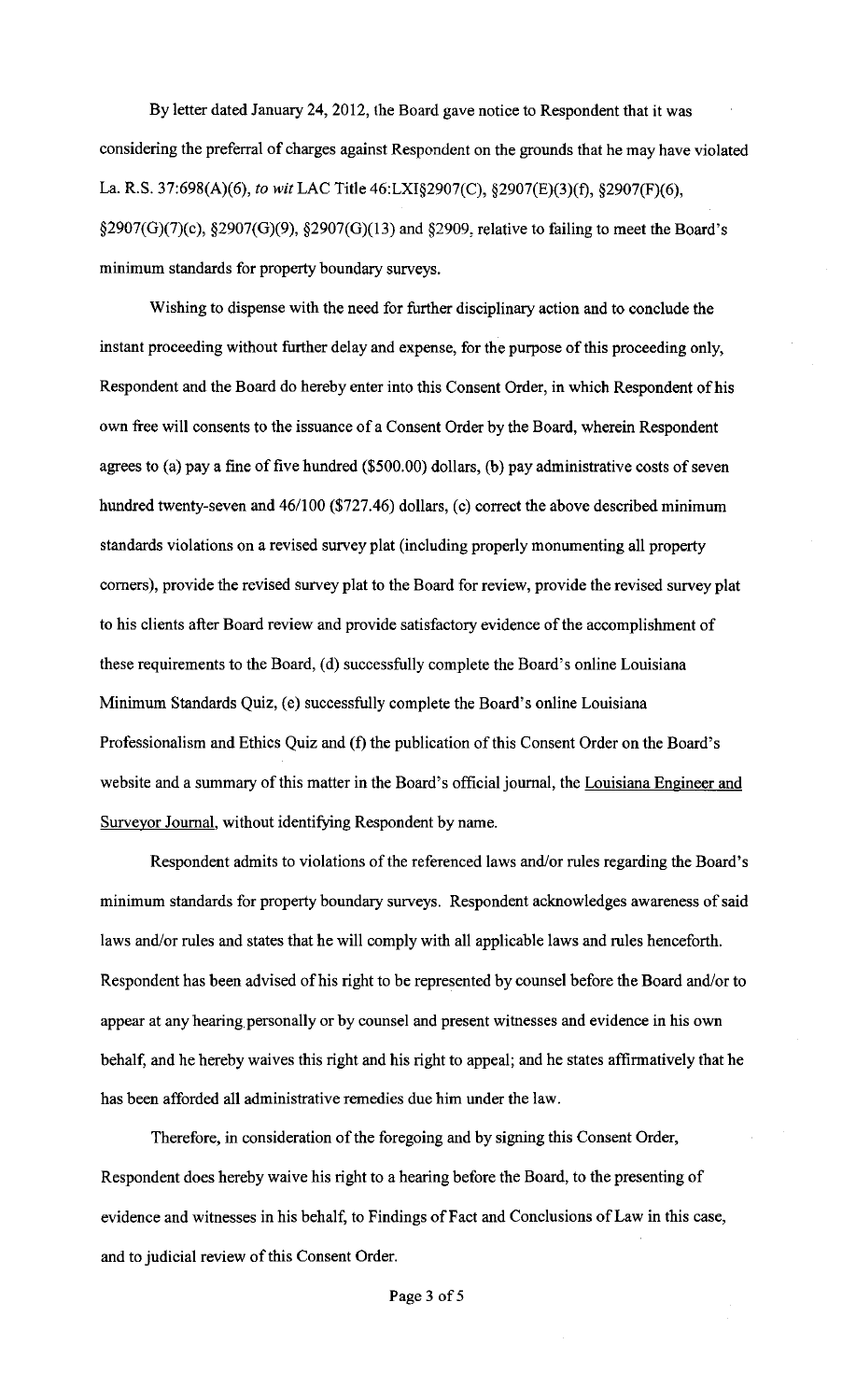Respondent hereby represents (a) that he fully understands the meaning and intent of this Consent Order, including but not limited to its final and binding effect, (b) that he has voluntarily entered into this Consent Order and that no other promise or agreement of any kind has been made to or with him by any person whatsoever to cause the execution of this instrument and (c) that the sanctions set forth in this Consent Order do not prevent the Board from taking further disciplinary or enforcement action against Respondent on matters not specifically addressed in this Consent Order.

WHEREFORE, the Louisiana Professional Engineering and Land Surveying Board and Respondent agree that:

I. Respondent shall pay a fine of five hundred (\$500.00) dollars, which shall be tendered to the Board by certified check payable to the Board, due upon the signing of this Consent Order; and

2. Respondent shall pay administrative costs of seven hundred twenty-seven and 46/100 (\$727.46) dollars, which shall be tendered to the Board by certified check payable to the Board, due upon the signing of this Consent Order; and

3. Respondent shall correct the above described minimum standards violations on a revised survey plat (including properly monumenting all property corners), provide the revised survey plat to the Board for review, provide the revised survey plat to his clients after Board review and provide satisfactory evidence of the accomplishment of these requirements to the Board within sixty (60) days of the effective date of this Consent Order; and

4. Respondent shall successfully complete the Board's online Louisiana Minimum Standards Quiz with a score of 90% or higher and return it to the Board within sixty (60) days of the effective date of this Consent Order; and

5. Respondent shall successfully complete the Board's online Louisiana Professionalism and Ethics Quiz with a score of 90% or higher and return it to the Board within sixty (60) days of the effective date of this Consent Order; and

6. This Consent Order shall be published on the Board's website and a summary of this matter shall be printed in the official journal of the Board, the Louisiana Engineer and Surveyor Journal, without identifying Respondent by name; and